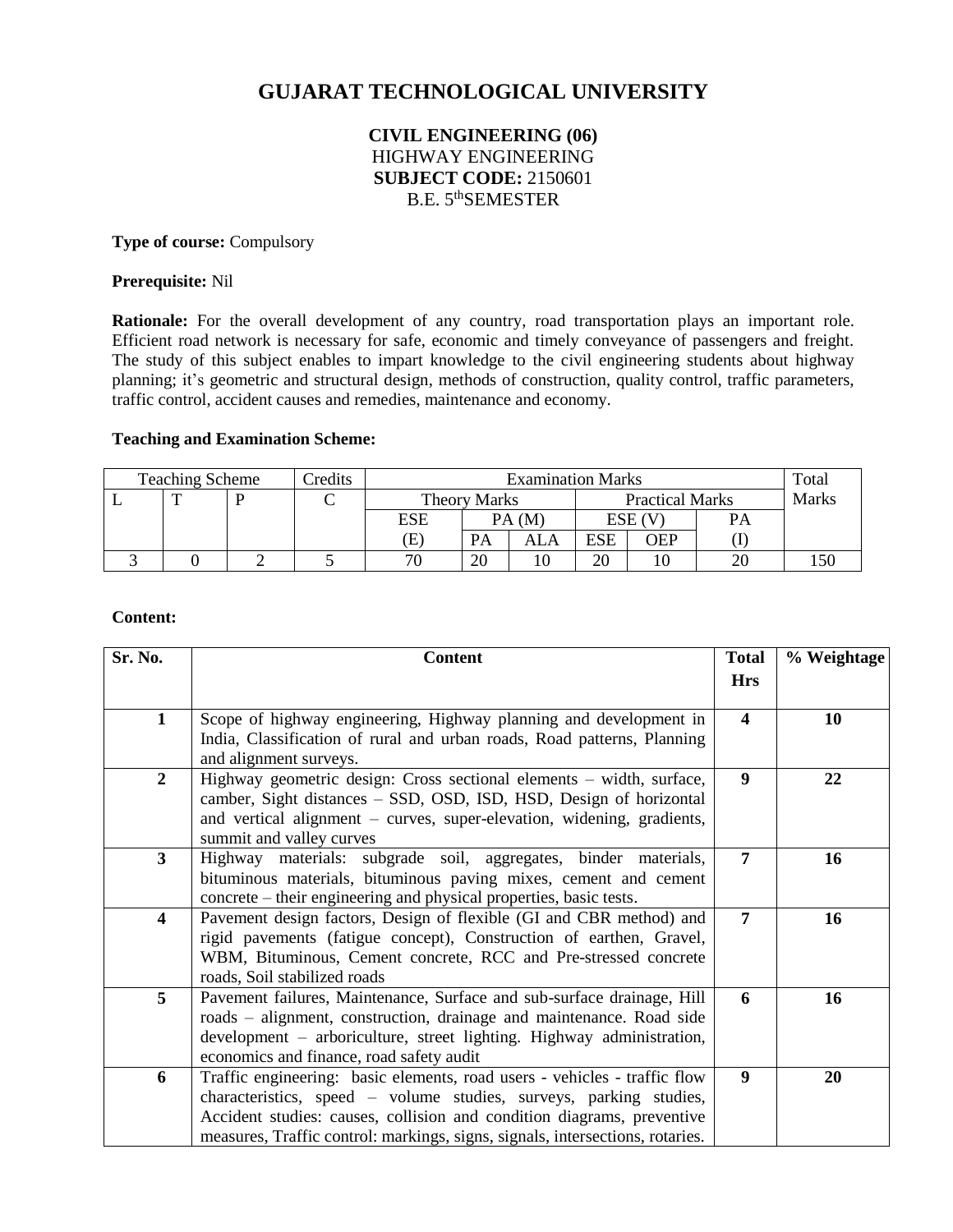## **Suggested Specification table with Marks (Theory):**

| <b>Distribution of Theory Marks</b> |       |         |         |         |                |  |  |  |  |
|-------------------------------------|-------|---------|---------|---------|----------------|--|--|--|--|
| R Level                             | Level | A Level | N Level | E Level | $\Gamma$ Level |  |  |  |  |
| 13                                  | 20    | 20      | 20      | 15      | 10             |  |  |  |  |

**Legends: R: Remembrance; U: Understanding; A: Application, N: Analyze and E: Evaluate C: Create and above Levels (Revised Bloom's Taxonomy)**

Note: This specification table shall be treated as a general guideline for students and teachers. The actual distribution of marks in the question paper may vary slightly from above table.

## **Reference Books:**

- 1. L.R. Kadiyali, "Highway Engineering", Khanna Publishers, New Delhi.
- 2. L.R. Kadiyali, "Traffic Engineering and Transport Planning," Khanna Publishers, New Delhi.
- 3. Dr. S.K. Khanna and Dr. C.E. G. Justo, "Highway Engineering", Nem Chand & Bros., Roorkee.
- 4. S.K. Sharma, "Principles, Practice and Design of Highway Engineering", S. Chand & Co., New Delhi.
- 5. IRC 37 "Guidelines for Design of flexible Pavements", IRC, New Delhi, 2001.
- 6. IRC 67 "Code of Practice for Road Signs", IRC, New Delhi 2001.
- 7. IRC: 58, 2002: "Guidelines for the Design of Plain Jointed Rigid Pavements for Highways", IRC, N. Delhi, December, 2002.

#### **Course Outcome:**

After learning the course the students should be able to:

- (1) Know about highway planning and its classification
- (2) Carryout geometric design of highway
- (3) Carryout laboratory tests on aggregates and bituminous materials
- (4) Carryout preliminary design of flexible and rigid pavement
- (5) Know about pavement failures, its maintenance, importance of drainage, hill roads and their challenges
- (6) Carryout survey of classified traffic volume count and spot speed study on highway
- (7) Know about importance and working of different traffic control devices.

#### **List of Experiments:**

- 1. Introduction to Highway Engineering Laboratory Equipment.
- 2. California Bearing Ratio (CBR) Test.
- 3. Aggregate crushing Test
- 4. Aggregate Impact Test.
- 5. Flakiness Index and Elongation Index Test for Aggregate.
- 6. Los Angeles Abrasion Test / Deval Abrasion Test
- 7. Marshall stability test on Bitumen mix.
- 8. Specific gravity and Water Absorption test for Aggregate.
- 9. Penetration test for Bitumen.
- 10. Softening point test for Bitumen.
- 11. Ductility test for Bitumen.
- 12. Flash and Fire Point test for Bitumen.
- 13. Specific gravity test for Bitumen
- 14. Viscosity Test for Bitumen.